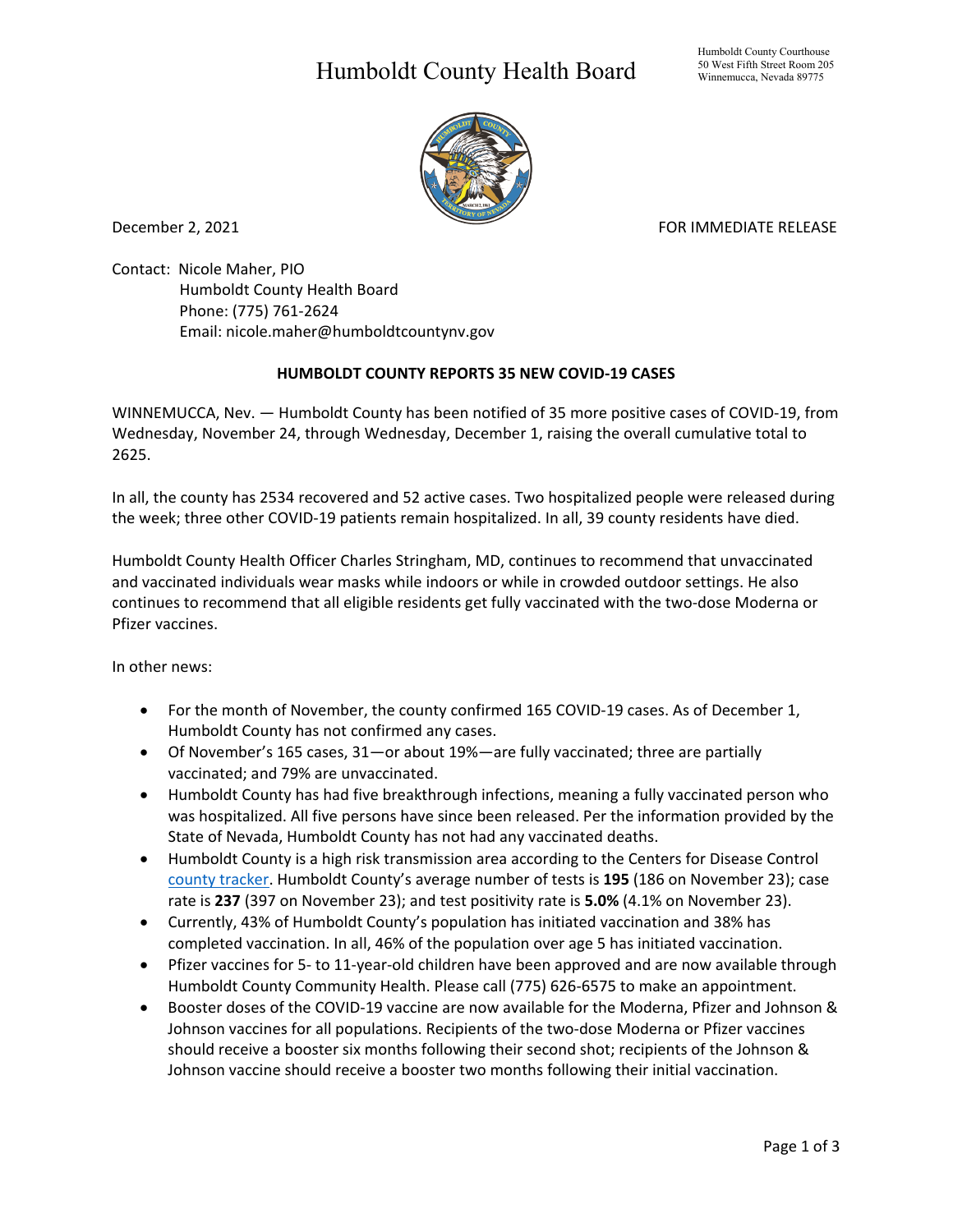| Case # | Gender | <b>Age Range</b> | <b>Contact</b>      | <b>Status</b>  |
|--------|--------|------------------|---------------------|----------------|
| 2591   | Woman  | 40s              | Under investigation | Recovered      |
| 2592   | Male   | Child            | Under investigation | Recovered      |
| 2593   | Man    | 20s              | Under investigation | Self-isolating |
| 2594   | Female | Teen             | Under investigation | Recovered      |
| 2595   | Woman  | 20s              | Under investigation | Self-isolating |
| 2596   | Woman  | 60s              | Under investigation | Self-isolating |
| 2597   | Man    | 60s              | Under investigation | Self-isolating |
| 2598   | Male   | Child            | Under investigation | Self-isolating |
| 2599   | Woman  | 80s              | Under investigation | Self-isolating |
| 2600   | Man    | 60s              | Under investigation | Self-isolating |
| 2601   | Man    | 30 <sub>s</sub>  | Under investigation | Self-isolating |
| 2602   | Man    | 50s              | Under investigation | Self-isolating |
| 2603   | Woman  | 50s              | Under investigation | Self-isolating |
| 2604   | Woman  | 30s              | Under investigation | Self-isolating |
| 2605   | Male   | Child            | Under investigation | Self-isolating |
| 2606   | Male   | Child            | Under investigation | Self-isolating |
| 2607   | Woman  | 80s              | Under investigation | Self-isolating |
| 2608   | Man    | 30s              | Under investigation | Self-isolating |
| 2609   | Woman  | 30 <sub>s</sub>  | Under investigation | Self-isolating |
| 2610   | Man    | 30 <sub>s</sub>  | Under investigation | Self-isolating |
| 2611   | Woman  | 60s              | Under investigation | Self-isolating |
| 2612   | Man    | 50s              | Under investigation | Self-isolating |
| 2613   | Woman  | 20s              | Under investigation | Self-isolating |
| 2614   | Woman  | 80s              | Under investigation | Hospitalized   |
| 2615   | Woman  | 40s              | Under investigation | Self-isolating |
| 2616   | Woman  | 20s              | Under investigation | Self-isolating |
| 2617   | Woman  | 50s              | Under investigation | Self-isolating |
| 2618   | Man    | 40s              | Under investigation | Self-isolating |
| 2619   | Man    | 40s              | Under investigation | Self-isolating |
| 2620   | Female | Teen             | Under investigation | Self-isolating |
| 2621   | Woman  | 70s              | Under investigation | Self-isolating |
| 2622   | Man    | 60s              | Under investigation | Self-isolating |
| 2623   | Woman  | 50s              | Under investigation | Self-isolating |
| 2624   | Woman  | 40s              | Under investigation | Self-isolating |
| 2625   | Woman  | 70s              | Under investigation | Self-isolating |

The following vaccination opportunities are available to Humboldt County residents:

• **Ridley's Pharmacy** is offering the Moderna, Pfizer and Johnson & Johnson vaccines to Humboldt County residents age 16 and older. No appointment is necessary; drop by anytime between 9 a.m. and 6 p.m. Monday through Friday, not including holidays.